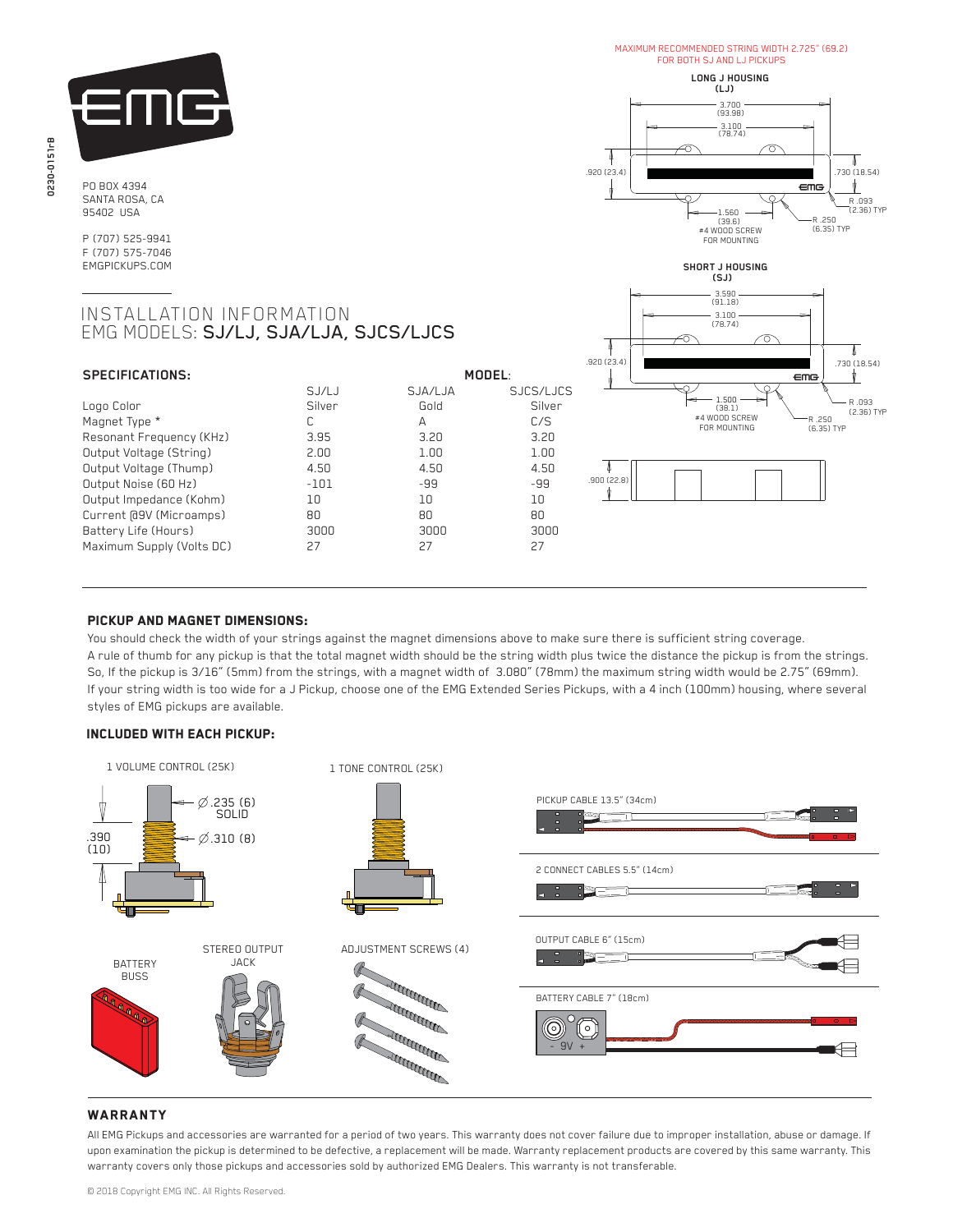## **Installation Instructions: EMG Model:** EMG-SJ/LJ PICKUP

### **General Notes:**

Every attempt has been made to make this a solderless installation. There are some instances where this is not possible;

- 1) If your instrument uses the long panel output jack and you had passive pickups you will need a new stereo output jack, the Switchcraft 152B is recommended. Soldering to the new jack will be required, see page 4.
- 2) Power Supply tips are on page 4. If your instrument has a battery holder, you are installing this pickup with an older EMG, or you want to supply your instrument with +18 Volts, see page 4 for tips to avoid soldering.

If you are installing only one pickup use the instructions on this page. If you are installing two pickups go to page 3 and begin there.

## **Installation (One Pickup Guitars):**

1) Plug the pickup cable onto the EMG Pickup header as shown in diagram #1 and route the cable to the control cavity. If the cable is too long, wind up the excess and keep it under the pickup if possible.

## **Master Volume control only**

2) Refer to diagram #2. Plug both the Pickup cable and the output cable onto the Volume control as shown, then go to step 4.

### **Master Volume and Tone control**

- 3) Refer to diagram #3. Plug the Pickup cable onto the Volume control as shown. Plug a coax cable from the Volume control to the Tone control. Plug the output cable onto the tone control as shown.
- 4) Connect the wires of the output cable to the output jack by pushing the connectors on as shown. WHITE wire to the TIP (T) contact, BLACK wire to the SLEEVE (S) contact BLACK Battery Negative wire to the RING (R) contact.
- 5) Using the battery buss, insert the RED wire of the pickup, and the battery RED wire. Extra pins can be used for EMG Accessories.
- 6) Put the battery in the insulating foam piece provided and place it securely in the control cavity. We suggest that you plug in the instrument and test it before closing the control cavity.
- \*Tips and Tricks\*\*\*\* Start your installation by:
- 1) Determine which type output jack your instrument has. A Stereo 12B type is Included, but if you have a long panel jack a SwitchCraft 152B Long Panel Jack will be required.
- 2) Remove the strings, remove any existing Pickups and controls (remember the order and function of each control)
- 3) Determine a good spot for the Pickup Buss and make sure the cable or wires from the selection switch will reach the Pickup Buss,
- 4) Install the EMG Volume and Tone Controls and tighten them in.
- 5) Then install the pickups keeping any excess cable under the pickup rather than in the control cavity.
- 6) IMPORTANT: EMG Active pickups do not require a string ground wire! DO NOT Reconnect the string ground, it is unnecessary.



**BATTERY** BUSS

#### **Diagram #1**

Insert the plug onto the 3 pin header of the pickup as shown above. Note the orientation arrow.

RED

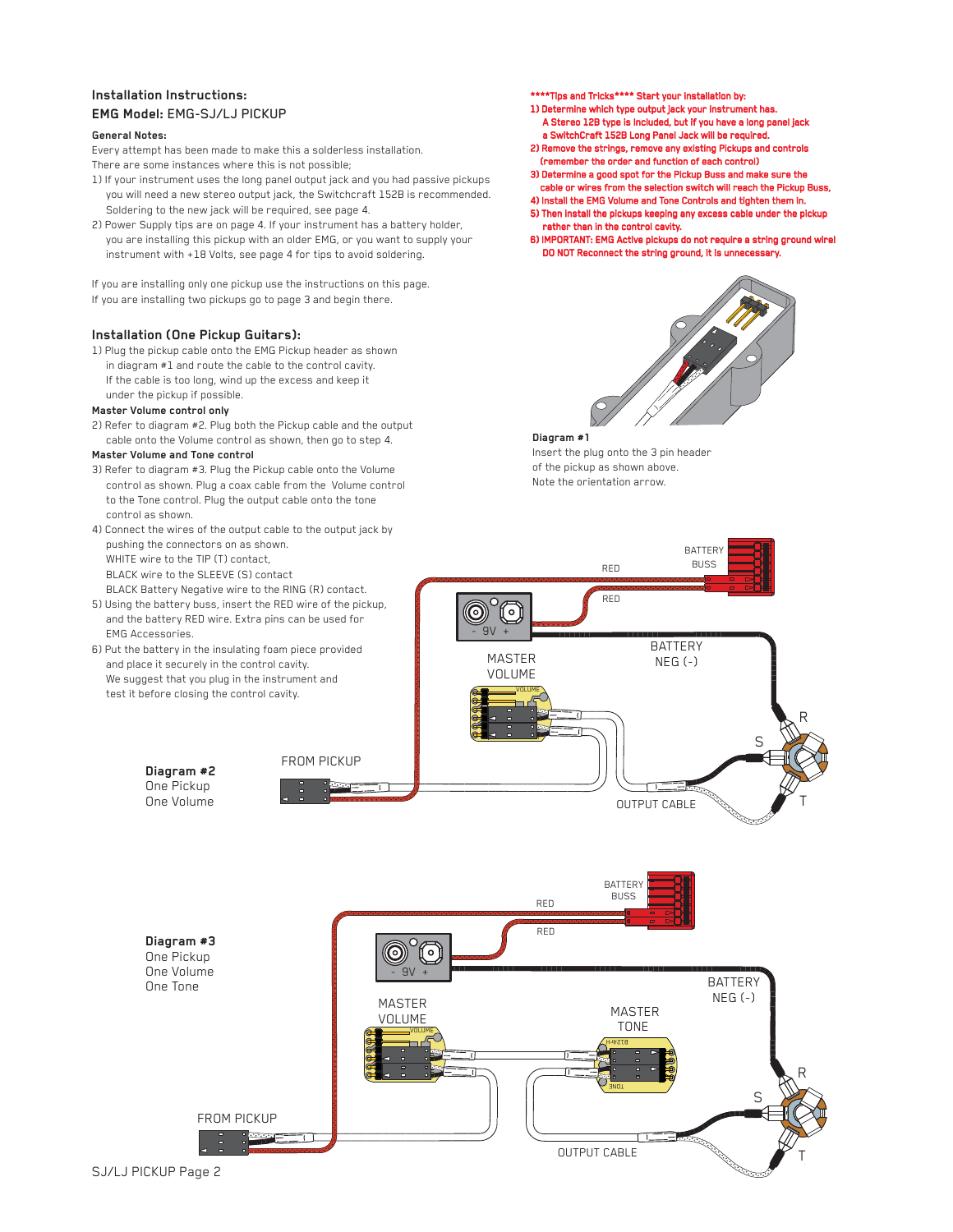## **Installation Instructions:**

#### **EMG Model:** EMG-SJ/LJ PICKUP (4 /5-STRING)**2 Pickups, 2 Volume controls and Master Tone, no selection switch J-Bass Style wiring Refer to Diagram #4**  1) Install the Pickups and route the Pickup cables to the control cavity. If the cables are too long, keep any excess under the pickup. 2) Mount the Volume and Tone controls into the body / pickguard. Plug the Neck Pickup Cable onto the Neck Volume Control. Plug the Bridge Pickup Cable onto the Bridge Volume Control. 3) Plug a coax cable from the Neck Volume Control to the Bridge Volume Control. 4) Plug a coax cable from the Bridge Volume Control the the Master Tone Control. 5) Plug the output cable onto the Master Tone control and connect the output wires to the output jack by pushing the connectors on as shown. WHITE wire onto the TIP (T) contact, BLACK wire onto the SLEEVE (S) contact BLACK Battery Negative wire onto the RING (R) contact. 6) Plug the RED Wires of the pickups onto the V+ Supply Buss (RED Shroud) along with the RED of the battery clip. Extra pins on the V+ Supply Buss are for EMG Accessories. 7) Put the battery in the insulating foam piece provided and place it securely in the control cavity. We suggest that you plug in the instrument and test it before closing the control cavity. BATTERY RED BUSS **Diagram #4**  RED **Volume / Volume**  伺 **Master Tone (Passive)**  $-9V +$  OUTPUT FROM BRIDGE PICKUP BATTERY R NEG (-) S MASTER<br>TONE BR VOLUME NK VOLUME TONE FROM NECK PICKUP B122rH T VOLUME VOLUME **TIME** OUTPUT CABLE PREFERRED WIRING ORDER **Diagram #5 (preferred wiring order) B125 Active Balance Control**  NECK PICKUP **Active Tone / Master Volume**  ABC ABC<br>CONTROL **CONTROL** TONE OUTPUT<br>JACK ACTIVE **ALCOME**<br>TONE **ALCOME** VOLUME This installation can be used for instruments with 3 control positions like BRIDGE the diagram above, but use a Balance control instead of 2 Volume controls. PICKUP The Active Tone Control shown in this diagram can be replaced with the EMG-EXB Expander, or the EMG-BTC Control (Active Bass and Treble EQ). 9V+ POWER BUSS RED ່໐່ - 9V + BATTERY RED WIRES NEG (-) BLACK FROM PICKUPS B118 NOTE REVERSED CONNECTOR ACTIVE BALANCE RED EMG Active Neck Pickup CONTROL MASTER MASTER **DUTPUT** (Upper 3 pin header) B122rH R П EMG Active Bridge Pickup S **Volume** (Lower 3 pin header) ACTIVE TONE RED (VLPF) T

**BOTTOM** VIEW